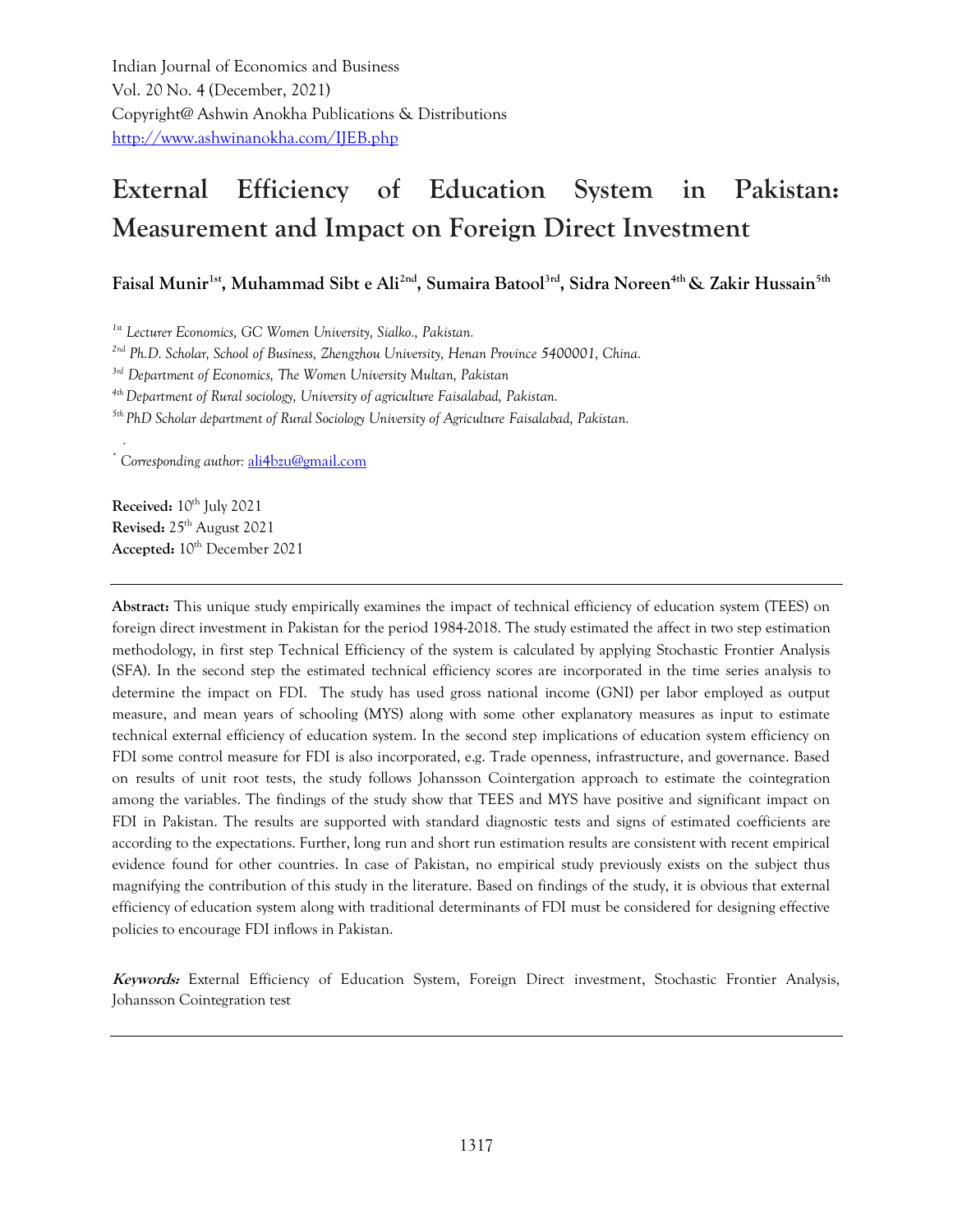## **1. Introduction**

Identifying Foreign Direct Investment (FDI) friendly policies is crucial for policymakers. FDI is an important source of revenue for several countries. FDI helps fill the investment gap and is an excellent vehicle for technology transfer (Keller, 2010). For these reasons, FDI led growth is at the core of several growth strategies in many countries. At the same time, the quality of human capital is an essential ingredient for attracting FDI. Some studies examined the role of several barriers to FDI inflows and the quality of human capital appears to be one of the most challenging ones (e.g. Brooks et al., 2010; Assuncao et al., 2011). The proposed study focuses on the quality of the education related to the ability of countries to match the educated individuals' skills to the needs of the economy.

This study will examine the adequacy of the education system in attracting FDI. The adequacy of the education system has been considered one of the drivers of the quality of human capital (Hanushek and Dennis 2000). Firstly, Psacharopoulos (1986) analyzed the issue of the adequacy of the education system through a model that measures the misallocation cost on the labor market emanating from the education system. Since Psacharopoulos (1986), the literature has explored different aspects of the adequacy of the education system to the labor market. Vincens (2005) focused on defining qualitative and quantitative adequacy of the education system while Plassard and Tran (2009) described over-education as another aspect of the education system inadequacy. Over-education happens when the number of years of schooling is higher than the required education necessary to hold a given position. This is associated with a waste of resources. Topel (1997) made a clear difference between the static adequacy of the education system and the dynamic one. The static adequacy is more about matching the supply of skilled labor to the labor market demand at a given moment in the time; dynamic adequacy deals more with the future demand on the labor market and the adjustment in the education system accordingly.

The education systems around the World face two types of efficiency issues: internal and external efficiency (World Bank, 2015). First, the internal efficiency is defined as the ability of the education system to use the education sector inputs to provide education services of high quality. Second, the external efficiency captures the notion of producing skilled labor that matches the demand on the labor market. The current study focuses on the external efficiency of the education system. The external efficiency of the education system is a typical example of the adequacy of the education system to the labor market. It refers to the ability of the education system to reflect the number of years of schooling in the income structure in the labor market. An efficient education system should lead to a perfect correlation between schooling years and wages. The concept of external efficiency of the education system builds on the theory of human capital which postulates that other things being equal, education tends to augment skills and productivity and raises workers' lifetime earnings. The external efficiency of the education system is the ability to reduce the misallocation between supply and demand for skilled labor. There is a consensus that in most countries, there are significant mismatches between the output of the education system (skilled labor supply) and the nature of demand for skilled workers in the labor market.

The external efficiency of the education system and FDI inflows are related for several reasons (Mouhoud, 2013). First, foreign investors may be attracted by the quality and the relevance of the expertise developed by the labor force in a given developing country. Second, it is well known that multinational firms are usually interested in subcontracting with countries' companies, especially in countries where the local labor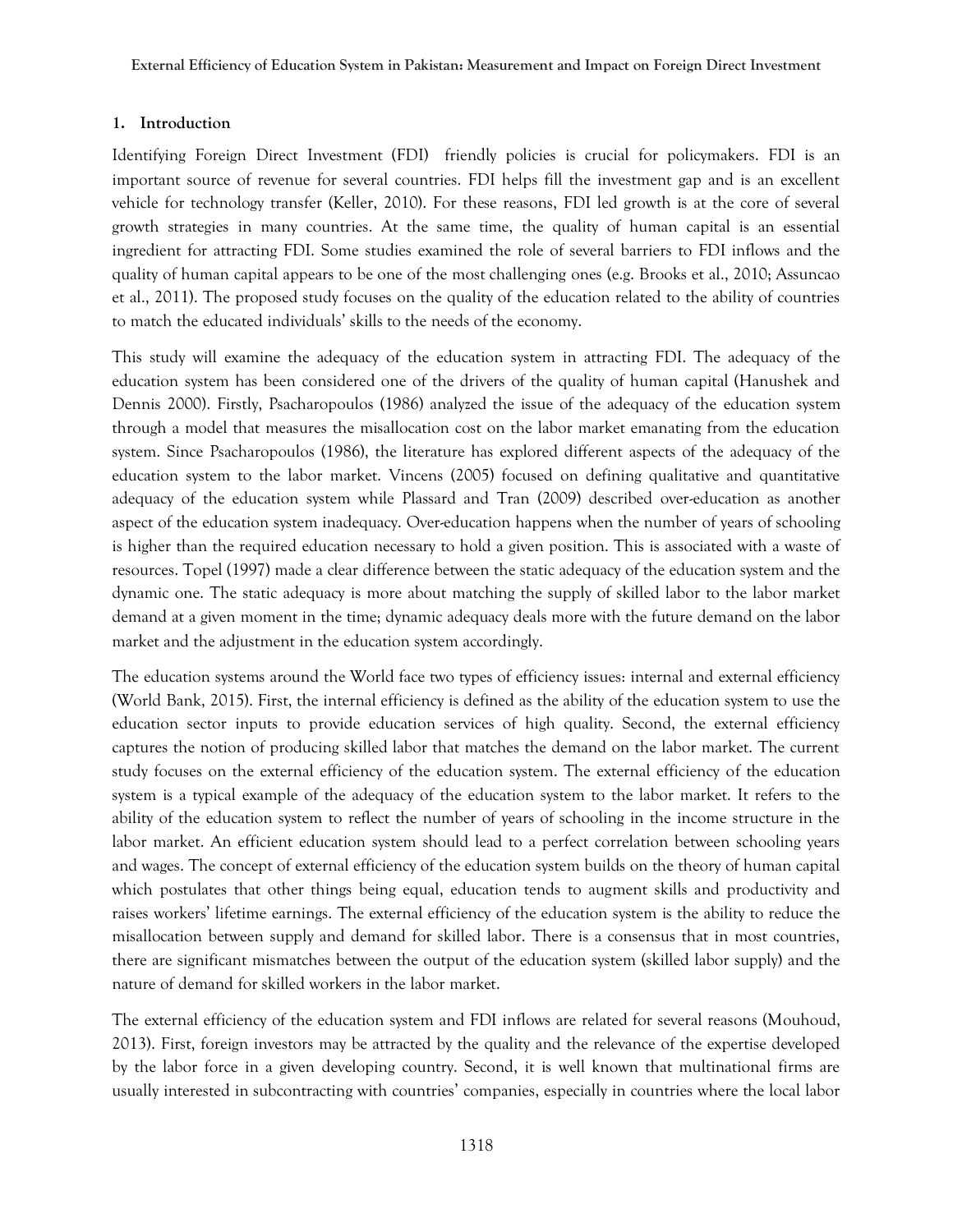#### **Faisal Munir, Muhammad Sibt e Ali, Sumaira Batool, Sidra Noreen & Zakir Hussain**

force is highly qualified. Third, in the current context of globalization, offshoring appears to be a common alternative for international companies to boost their competitiveness, and countries where adequate trained labor force is available may attract investors. Foreign Direct Investment in Pakistan increased by 2761.10 USD Million in 2016. Foreign Direct Investment in Pakistan averaged 2651.26 USD Million from 2010 until 2016, reaching an all-time high of 3184.30 USD Million in 2010 and a record low of 2099.10 USD Million in 2012 (World Bank, 2016). The number of unemployed graduates is also increasing day by, so there may be a chance for country to attract FDI.

The prime objective of the study is to test whether there is a relationship between FDI inflows and the external efficiency of the education system in Pakistan. For this purpose the study also measures external efficiency scores of education system in Pakistan.

This research assumes that the quality of the labor force training with regard to the needs of the economic activities, as captured by the level of external efficiency, matters in attracting FDI. Literature on FDI with special reference to Pakistan is only focused to some traditional determinants (Zeshan and Talat, 2014). There also some studies which have determine the impact of FDI inflows on Human Capital in Pakistan (Mahmood and Chaudhary, 2010). To the best of our knowledge, this study is the first to make a causal link between the external efficiency of the education system and FDI. So this magnifies the significant contribution in the existing literature with special reference to Pakistan.

## **2. Literature review**

The literature on the "subject studied in the research is limited. However, the relationship between FDI and economic development is well documented in the literature. FDI could help countries, by not only increasing the stock of capital, but also improving the productivity of the economy through technology transfer. Technical determinants of FDI are well documented in the empirical literature, the literature shows that a cross-country technological diffusion exists that improves productivity and FDI is one of the major channels (Helpman, 1997; Miyamoto and Yasuyuki, 2006 and Sheng and Xu, 2012). Many countries rely on FDI to escape from the poverty trap. However, Borensztein et al. (1998) found that FDI has a positive effect on productivity growth, as well as income growth only if the recipient country has reached a certain human capital level. Consequently, FDI is an important factor of economic growth and the level of human capital could strengthen the relationship between FDI and growth. Several studies investigated the determinants of FDI inflows and some of them concentrated on the role of human capital. According to Assuncao et al. (2011), existing literature showed three main determinants of FDI: location (infrastructure, human capital, and so on), institutions (corruption, political instability, and so on) and factors related to trade theory (openness, factor endowments, and so on). The present study focused on human capital. In addition to allowing countries to take better advantage of technological diffusion, existing literature showed that the level of human capital could affect the attractiveness of countries with respect to FDI.

The evidence of the relationship between human capital and FDI remains mixed. On one hand, human capital is one of the determinants for the location of FDI flows. This relationship is demonstrated in many empirical studies in the literature. For instance, Brooks et al. (2010) showed that human capital positively affects FDI inflows, especially in skilled labor intensive sectors where the level of education could allow technological innovation and productivity improvement. Noorbakhsh et al. (2001) found that human capital is one of the key determinants of FDI inflows and the effect increases over time. On the other hand,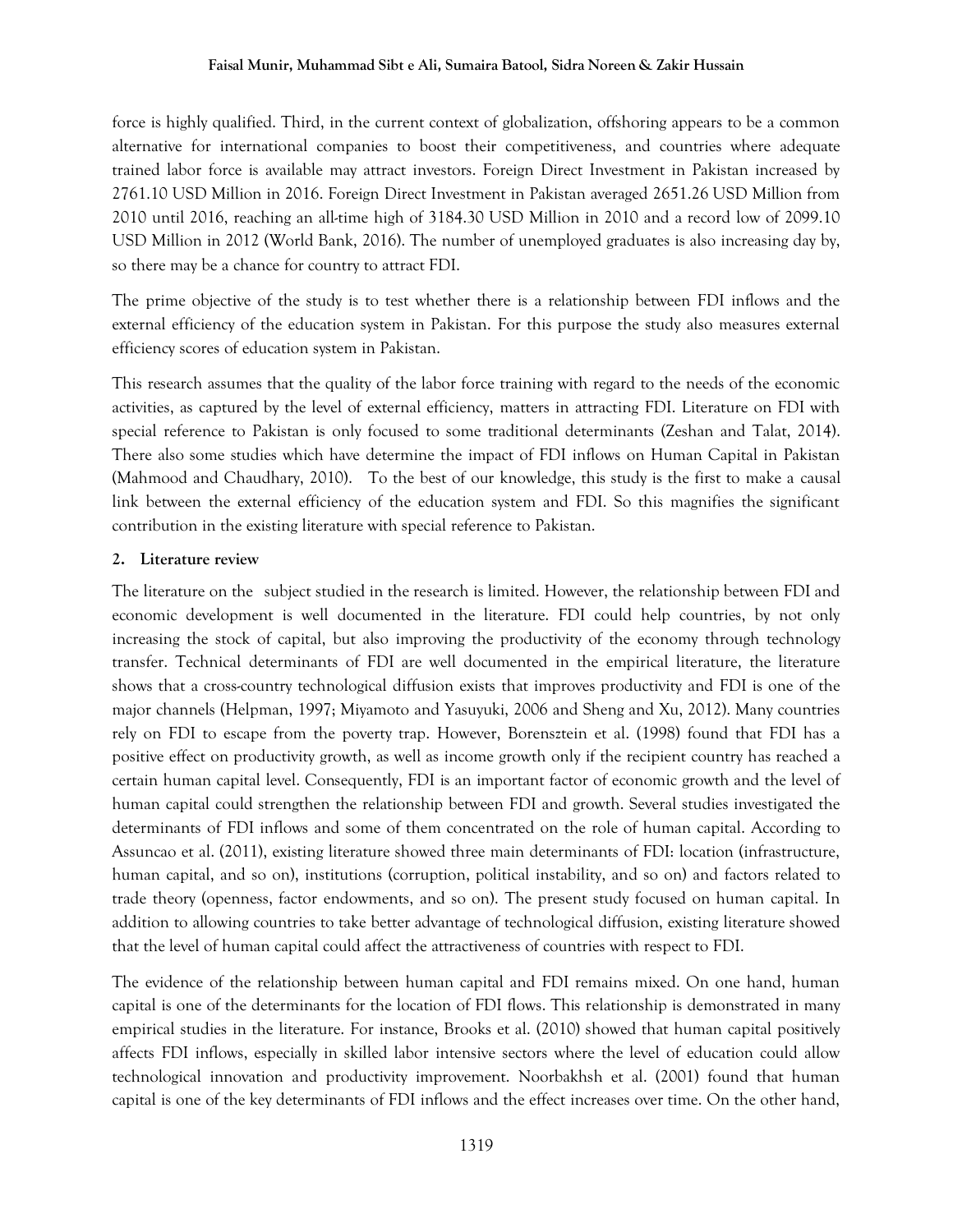other empirical findings revealed that there is no effect of human capital on FDI flows. For instance, Root and Ahmed (1978) found that human capital is not a determinant for FDI. In the same vein, Narula (1996) pointed out that even though human capital comes up with a positive sign in the econometric model, it is not a significant determinant of FDI inflows.

Using a secondary education index to proxy the level of human capital, Cleeve (2008) revealed that the relationship between FDI and the human capital level is not conclusive. Cheng and Kwan (2000), using China's regional level data, showed that the quality of labor, in a variety of measures, is insignificant in explaining the regional distribution of FDI in China. Hong (2008) found an insignificant impact of labor quality on the location of China's inward-FDI. More recently, Cleeve et al. (2015) found that there is no evidence of the importance of human capital for FDI inflows to Sub-Saharan Africa.

The current paper explores new evidence regarding the relationship between human capital and FDI inflows. Special attention is given to the role of education adequacy rather than the level of education. Quoting Psacharopoulos (1986), Dumartin (1997) and Smith (2001), the adequacy of the education system to the labor market could be defined as a process aiming to provide the economy with the optimal quantity of qualified labor. As the component of this broader concept, the external efficiency of the education system captures the efficiency with which the years of schooling are translated into income in the labor market. Literature on Pakistan is limited in scope of estimation of external efficiency of education system and its implications on FDI, so, the current study is valuable contribution in the literature. This research investigates the role of the external efficiency of the education system in FDI attractiveness in Pakistan."

## **3. Methodology**

Efficiency model

Following Battese and Coelli (1995), and by assuming a Cobb Douglas function for the frontier, the SFA model which is estimated is the following

$$
log(LABINC_t) = \alpha_0 + \alpha_1 log log (MYS_t) + \mu_t - \omega_t
$$

Where LABINC is the labor income and MYS is the mean years of schooling at time t.  $\omega$  is the technical inefficiency term that has a normal truncated distribution and  $\mu$  is the error terms that are normally distributed.

$$
\omega_t = Z_t \gamma + v_t
$$

Where the distribution of  $v_t$  is normal truncated.  $Z_t$  is a matrix of explanatory variables that could explain the inefficiency terms. After controlling for the inefficiency explanatory factors, the technical efficiency (the proxy for the external efficiency of the education system) is given by"

$$
q_t = exp \exp(-\omega_t) = exp(Z_t \gamma + v_t)
$$

FDI model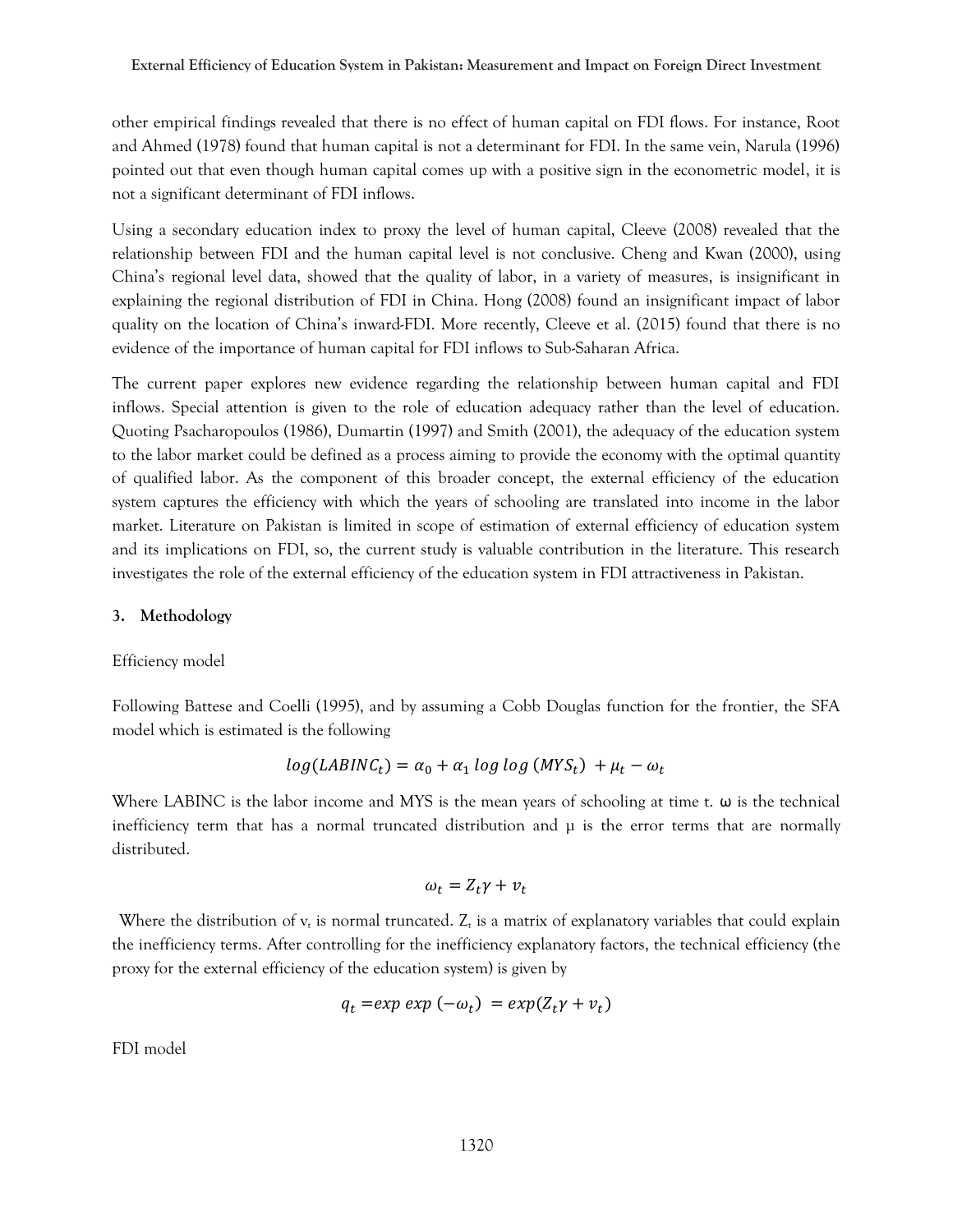To determine the impact of external efficiency of education system on FDI, following model is developed by following Battese and Coelli (1995) and Miningou and Tapsoba (2017)

$$
fdi_t=\theta_0+\theta_1(q_t)+\sum_k\quad \theta_{2m}X_{tm}+v_t\\
$$

fdi is Foreign Direct Investment per labor employed and  $q_t$  a proxy for the external efficiency of the education system at time t.  $X_{tm}$  is the set of control variables. Variable description is given in Table 1.

The selection of the variables in the model are based on previous literature. The formal determinants of FDI ranges from macroeconomic performance of the country and also the monetary aspects of the country. So, to control these factors the study has incorporated all the sectors of the economy. The two-step empirical analysis hold two different set of variables as given in Table 1 for two panels.

## **Table 1 variable description**

| Penal A: efficiency model                                                                                                                           | Penal B: CAB and FDI models                                                                                     |
|-----------------------------------------------------------------------------------------------------------------------------------------------------|-----------------------------------------------------------------------------------------------------------------|
| <b>OUTPUT</b>                                                                                                                                       | Key variables                                                                                                   |
| GNI per person employed<br>$\bullet$<br>Inputs                                                                                                      | FDI net inflows per unit of employment<br>$\bullet$<br>External efficiency of the education system<br>$\bullet$ |
| Mean years of schooling                                                                                                                             | <b>Control Variables</b>                                                                                        |
| Explanatory factors for the inefficiency<br>Secondary education<br>vocational<br>$\bullet$<br>students (percent of total pupils)<br>Employment rate | Infrastructure<br>• Fixed Telephone Subscription (per<br>-100<br>people)<br>Institutions and Financial          |
|                                                                                                                                                     | <b>Government Stability</b><br>$\bullet$                                                                        |
|                                                                                                                                                     | <b>Openness</b><br>Total trade (percent of GDP)                                                                 |

In empirical analysis time series data is used for the period of 1984 to 2016 for Pakistan. Data is sourced from relevant institutions like data on years of schooling is taken from United Nations (UN), other measures is taken from World Bank, Pakistan Bureau of Statistics and International Country Risk Guide (ICRG). Descriptive figures are given below, external efficiency and government stability with FDI respectively.

The trend in the foreign direct investment and TEES in the figure 1 shows a positive correlation. From the start of the analysis period both are slightly decreasing over the period, and during the time from 2002 to 2008 the inflows in FDI are increased as high level, however, after the global financial crisis in 2008 the inflows are reduced sharply. The trend after 2012 is increasing slightly.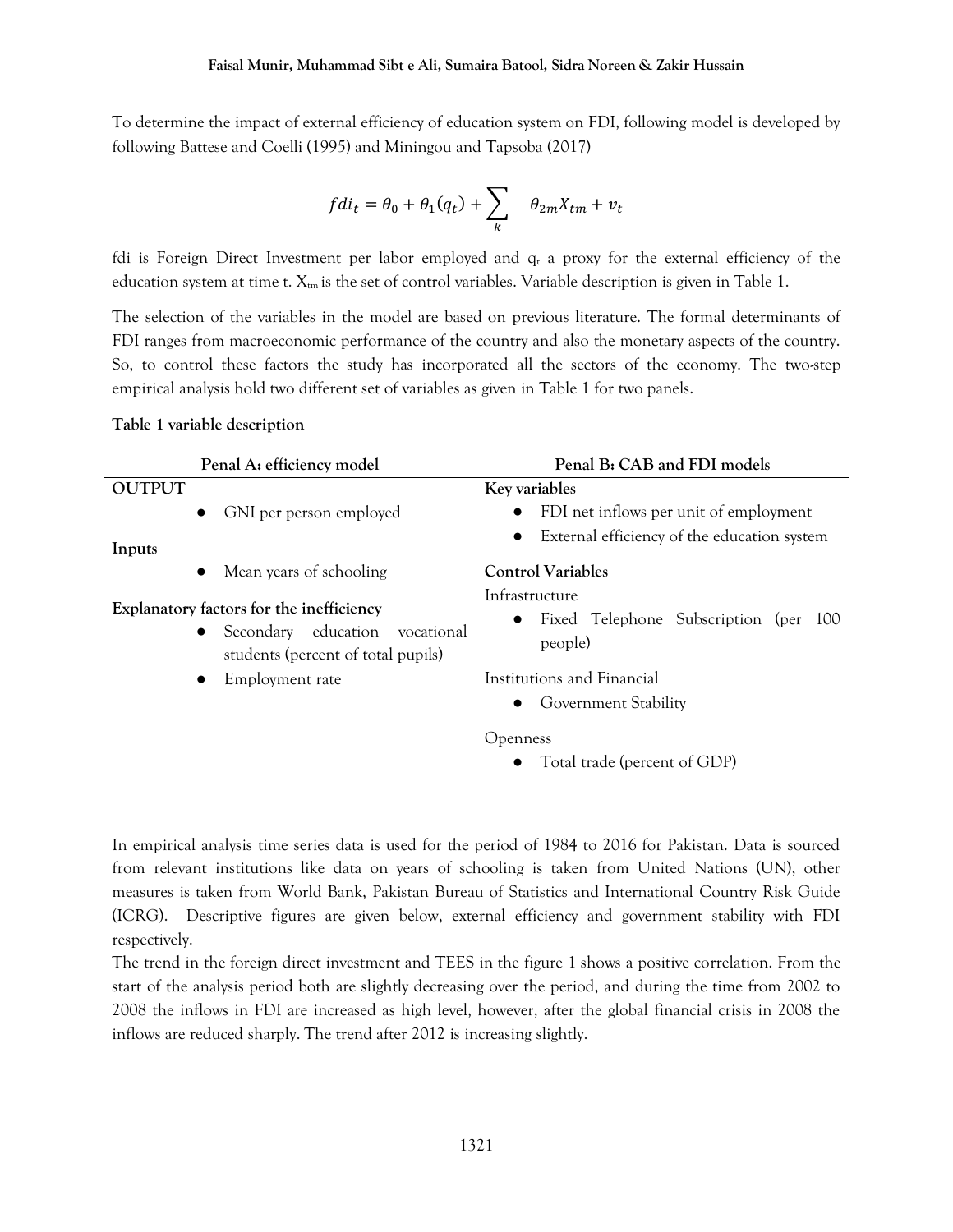

**Figure 1 Foriegn direct investment and external efficiency of education in Pakistan** 

Source: World Bank (2018) and Author's calculation



**Figure 2 Foreign direct investment and government stability in Pakistan** 

Source: World Bank (2018) and Author's calculation

#### **4. Results and Discussion**

Stochastic Frontier analysis (SFA) Model over time series by following Djokoto (2012) is applied to estimate external efficiency of education system in Pakistan. For FDI model standard time series analysis has been carried out. The OLS, Engel Granger, Autoregressive Distributed Lag Model and Johansen cointegration are the most frequently used technique to explore long run relationship in time series analysis among the chosen variables for estimation. OLS is used when all variables are stationary at level while all other techniques can be applied when regressors are non-stationary. In the present study by applying unit root test it is found that all the variables are integrated of order I(1) so estimated model is non-stationary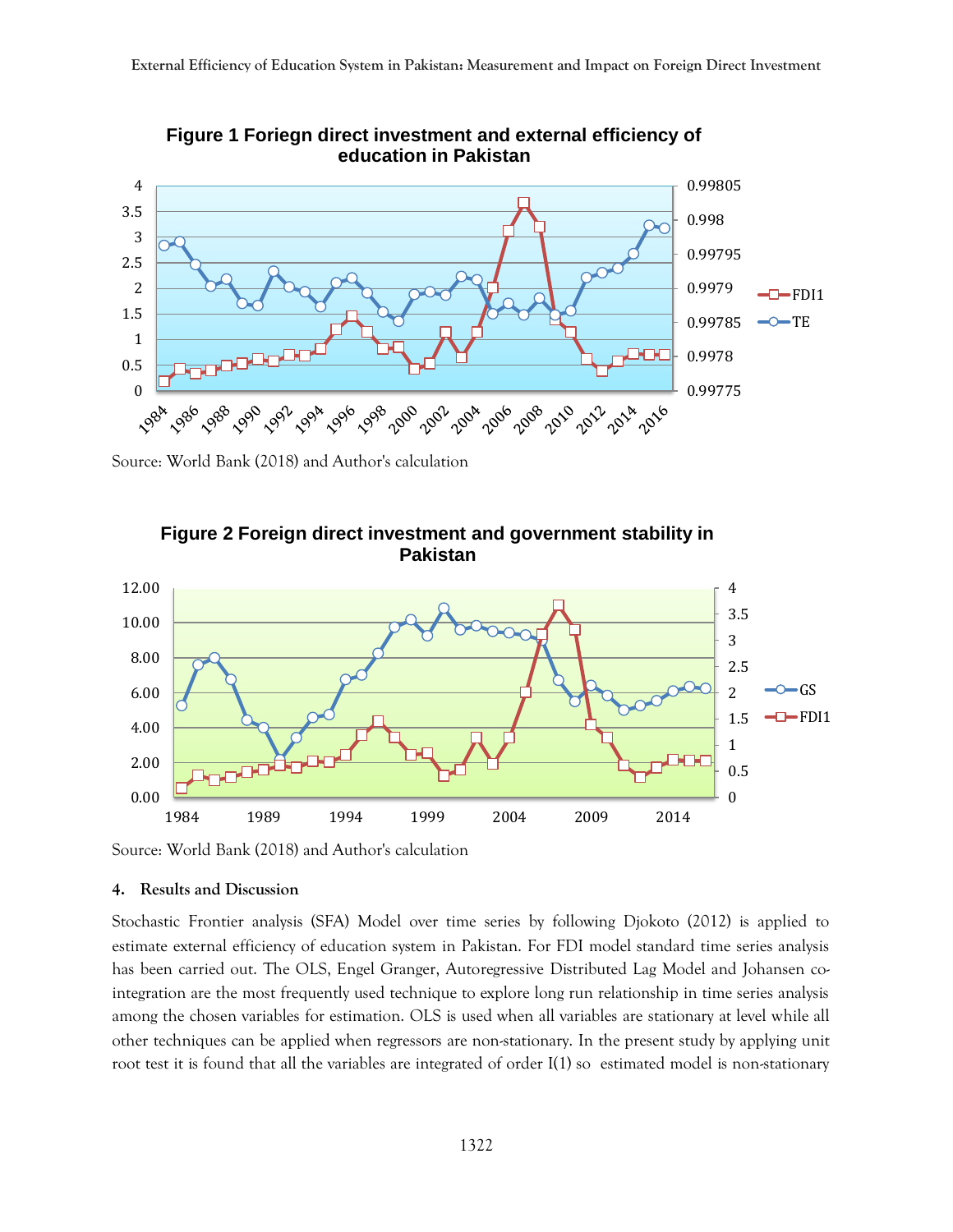at level neither bivariate so the long run association is found by applying Johansen co-integration. ECM is applied to find short run relationship. Unit root test of error term should be stationary at level.

## Unit Root Analysis

A time series is stationary if its mean and variance are constant over time and the value of co variance between the two time periods depend on lag or gap between the time periods. A time series is nonstationary if its mean and variance is time variant. If the time series are non-stationary, regression would be spurious so first we check stationarity by applying ADF test on all variables." The findings from the unit test indicates that the variables used in the analysis are same order of integration, I(1), so the best suitable econometric technique for the case is Johanson test of Conintergration. The will confirm the long run associated among the variables used in the analysis.

|                                                                                        | At Level    |             | At First Differences |                |                |          |
|----------------------------------------------------------------------------------------|-------------|-------------|----------------------|----------------|----------------|----------|
| Variable                                                                               |             | Trend       | $\&$                 |                | $\&$<br>Trend  | Decision |
|                                                                                        | Intercept   | Intercept   |                      | Intercept      | Intercept      |          |
| <b>FDI</b>                                                                             | $-5.595[1]$ | $-2.816[1]$ |                      | $-3.727[0]$    | $-3.689[0]$    | I(1)     |
|                                                                                        | (0.1045)    | (0.2023)    |                      | $(0.0085)$ *** | $(0.0382)$ **  |          |
|                                                                                        | $-1.833[0]$ | $-1.790[0]$ |                      | $-5.783[0]$    | $-6.490[0]$    | I(1)     |
| TE                                                                                     | (0.3583)    | (0.6859)    |                      | $(0.0000)$ *** | $(0.0000)$ *** |          |
| <b>MYS</b>                                                                             | $-0.008[0]$ | $-2.058[0]$ |                      | $-4.811[0]$    | $-4.752[0]$    | I(1)     |
|                                                                                        | (0.9509)    | (0.5485)    |                      | $(0.0005)$ *** | $(0.0032)$ *** |          |
| TO                                                                                     | 2.639[0]    | $-3.078[0]$ |                      | $-7.807[0]$    | $-7.690[0]$    | I(1)     |
|                                                                                        | (0.1959)    | (0.1283)    |                      | $(0.0000)$ *** | $(0.0000)$ *** |          |
| GS                                                                                     | $-1.548[0]$ | $-1.443[0]$ |                      | $-4.950[0]$    | $-4.824[0]$    | I(1)     |
|                                                                                        | (0.4968)    | (0.8277)    |                      | $(0.0004)$ *** | $(0.0024)$ *** |          |
| <b>TLS</b>                                                                             | $-1.532[0]$ | 2.206[6]    |                      | $-4.480[0]$    | $-4.853[1]$    | I(1)     |
|                                                                                        | (0.5047)    | (1.0000)    |                      | $(0.0012)$ *** | $(0.0026)$ *** |          |
| *, **, *** indicates the significance of tau Statistics at 10%, 5% and 1% respectively |             |             |                      |                |                |          |

## **Table 2 Unit Root Test of ADF**

As in the model all variables are integrated at I (1) so we apply Johansen co-integration test.

The first step in applying Johansson Conintegration test is to apply VAR and check the cointegrating vectors. The results of co-integration test come up in form of Trace Test and Maximum Eigen Value to indicate number of co-integrating equations in the model.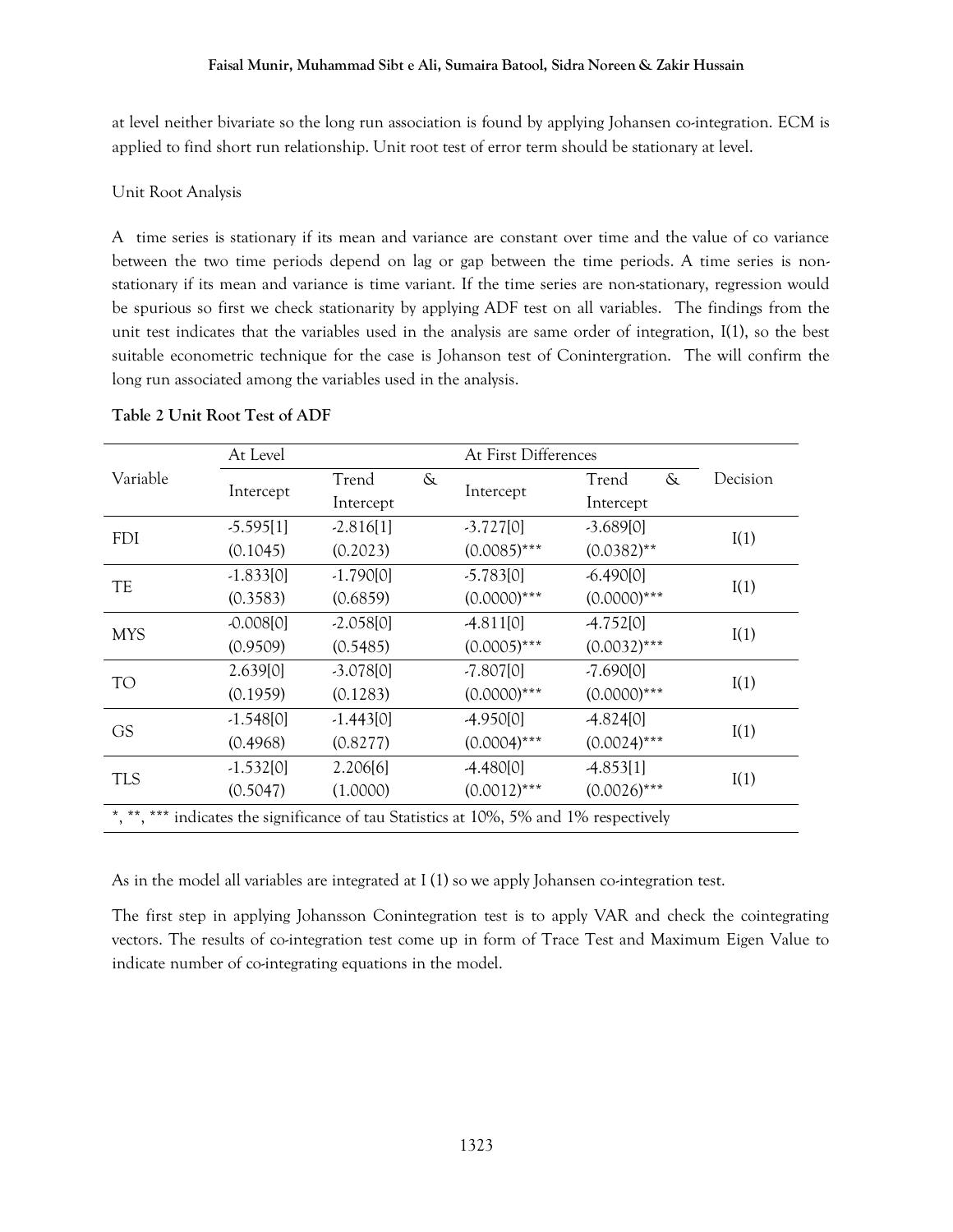| Hypothesized      |            | Trace            | 0.05           |         |
|-------------------|------------|------------------|----------------|---------|
| No. of $CE(s)$    | Eigenvalue | <b>Statistic</b> | Critical Value | Prob.** |
| None <sup>*</sup> | 0.9423     | 191.27353        | 95.75353       | 0.0000  |
| At most $1^*$     | 0.72345    | 102.79353        | 69.81353       | 0.0000  |
| At most $2^*$     | 0.55363    | 63.91353         | 47.853535      | 0.0008  |
| At most $3^*$     | 0.49365    | 39.44353         | 29.79356       | 0.0029  |
| At most $4*$      | 0.42363    | 19.00353         | 15.49457       | 0.0142  |
| At most 5         | 0.073653   | 2.343533         | 3.845764       | 0.1256  |

| Table 3 UCRT (Trace) (FDI model) |  |  |  |  |  |
|----------------------------------|--|--|--|--|--|
|----------------------------------|--|--|--|--|--|

`MHM (1999) p-values

The Trace test shows 5 co-integrating equations at 5% level of significance meaning that all variables are integrated at 5% significance level. The first column, Hypothesized number of co-integration equations shows number of co-integrating equation, 1,2,3,4 co-integrating equations. The probability of none is 0, rejecting null hypothesis and there is long run relationship among variables

| Hypothesized      |            | Max-Eigen        | 0.05           |           |
|-------------------|------------|------------------|----------------|-----------|
| No. of $CE(s)$    | Eigenvalue | <b>Statistic</b> | Critical Value | $Prob.**$ |
| None <sup>*</sup> | 0.942356   | 88.482345        | 40.075646      | 0.0000    |
| At most $1^*$     | 0.72346    | 38.874567        | 33.877543      | 0.0116    |
| At most 2         | 0.554373   | 24.4743534       | 27.584667      | 0.1190    |
| At most 3         | 0.493563   | 20.44356         | 21.134635      | 0.0322    |
| At most $4 *$     | 0.423566   | 16.653566        | 14.264634      | 0.0205    |
| At most 5         | 0.073656   | 2.3435677        | 3.844646       | 0.1256    |

#### **Table 4 UCRT (Maximum Eigenvalue) (FDI)**

The test indicates that there are 2 equations at the 0.05 level shows confirmation of cointegration

\*\*MHM (1999) p-values

Maximum Eigen Value shows 3 co-integrating equations at 5% level of significance leading to rejection of null hypothesis. Maximum Eigen Statistics are greater than Critical values at all hypothised cointegrating equations except at most 3. Both tests establish long run association among all variables concluding that all variables will move along in long run.

The results further categorized into three steps, first there are long run estimates using regression analysis, which are based at level with no difference. Second, short results are estimated by incorporating Error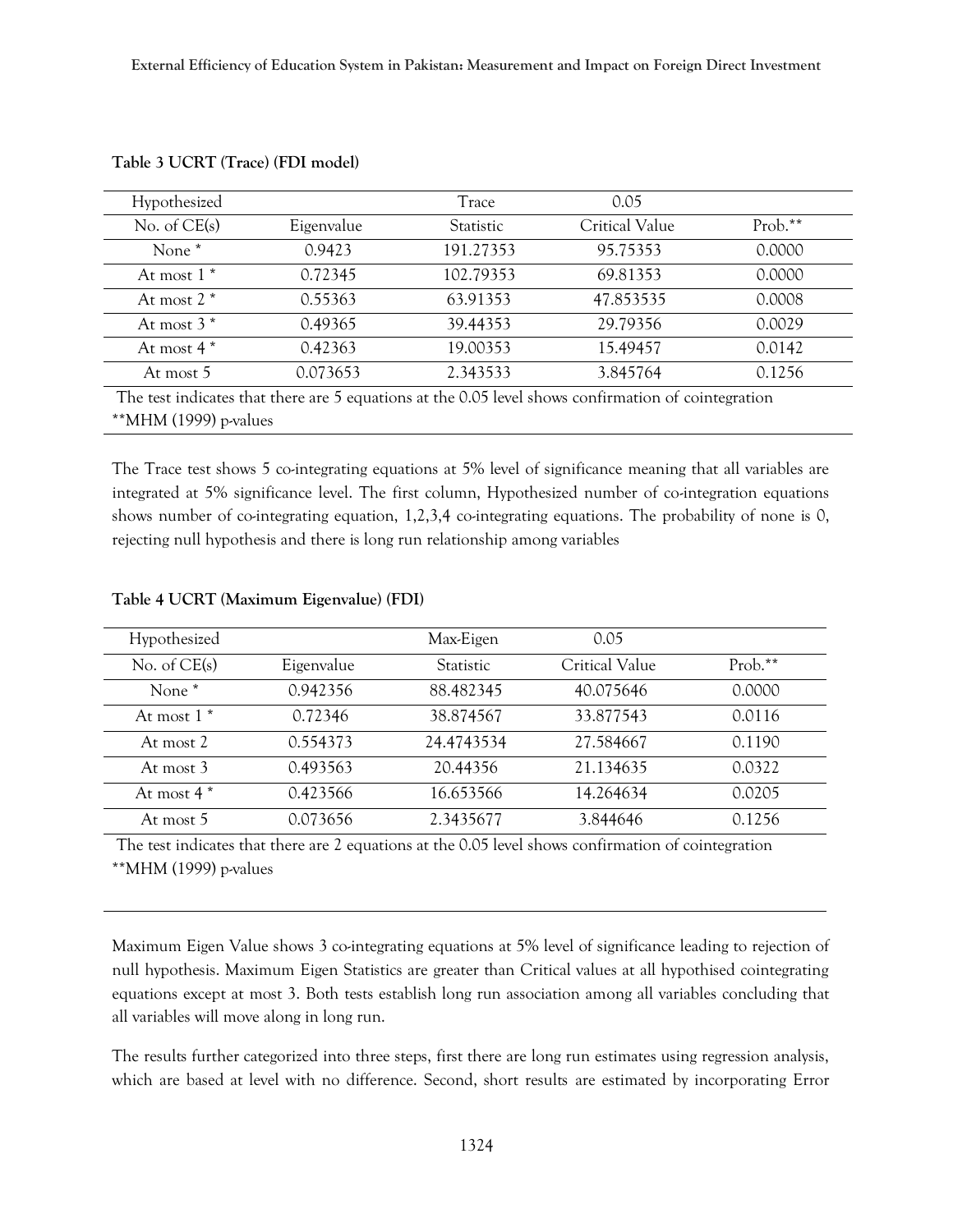Correction Model, which provides elasticities for the variables used in analysis. Thirdly, on short run estimates the study applied diagnostic tests to see the model specification and stability.

The long run results show that external efficiency of education system and FDI has significant and positive relationship. Long run estimates are given in table 5.

Long run estimates reveal that the technical efficiency of education in Pakistan has significant and important role in attracting FDI. One average one unit increase in the efficiency level leads to 959369 unit increase in FDI, by holding all other factors constant.

| Dependent Variable: FDI                                                                 |               |                   |             |          |  |  |
|-----------------------------------------------------------------------------------------|---------------|-------------------|-------------|----------|--|--|
| Method: Least Squares                                                                   |               |                   |             |          |  |  |
| Variable                                                                                | Coefficient   | Std. Error        | t-Statistic | Prob.    |  |  |
|                                                                                         | -957597.7***  | 277279.9          | $-3.4535$   | 0.0019   |  |  |
| TE                                                                                      | 959369.2***   | 277846.9          | 3.4528      | 0.0019   |  |  |
| <b>MYS</b>                                                                              | 379837.2***   | 73518.85          | 5.1665      | 0.0000   |  |  |
| <b>TEMYS</b>                                                                            | -380585.0***  | 73668.55          | $-5.1661$   | 0.0000   |  |  |
| <b>TO</b>                                                                               | 3.9271876**   | 1.414946          | 2.7755      | 0.0101   |  |  |
| <b>GS</b>                                                                               | 3.4150866**   | 1.644546          | 2.0766      | 0.0479   |  |  |
| <b>TLS</b>                                                                              | $-32.3806***$ | 9.333535          | $-3.4692$   | 0.0018   |  |  |
| Diagnostics                                                                             |               |                   |             |          |  |  |
| R-squared                                                                               | 0.764236      | F-statistic       |             | 14.04667 |  |  |
| Adjusted R-squared                                                                      | 0.709830      | Prob(F-statistic) |             | 0.000000 |  |  |
| *, **, *** indicates the significance of test Statistics at 10%, 5% and 1% respectively |               |                   |             |          |  |  |

## **Table 5 Long Run results**

External technical efficiency of education system has significant coefficient at 1% level and carries positive sign which shows strong impact and relationship between External efficiency of education system and Foreign direct investment in Pakistan. Mean years of schooling (MYS) also has significant and Positive impact at 1% significance level confirming positive and significant relationship between the two. Trade openness also has negative relationship with FDI with significant coefficient. Other measures particularly Government stability also has significant and positive impact on FDI in Pakistan. Models' overall diagnostics are showing reasonable findings, such as the F statistics is valued to 14 and has significant with 0.00 probability value. Similarly, the explained variation in the model due to the explanatory variables used the analysis is 76% which is quite good of the analysis. Moreover, the all the variables used in the analysis are significantly affecting the model with 95% confidence at least.

Error correction model confirms the long run association is true among the variables used in the model. Results are given in table 6.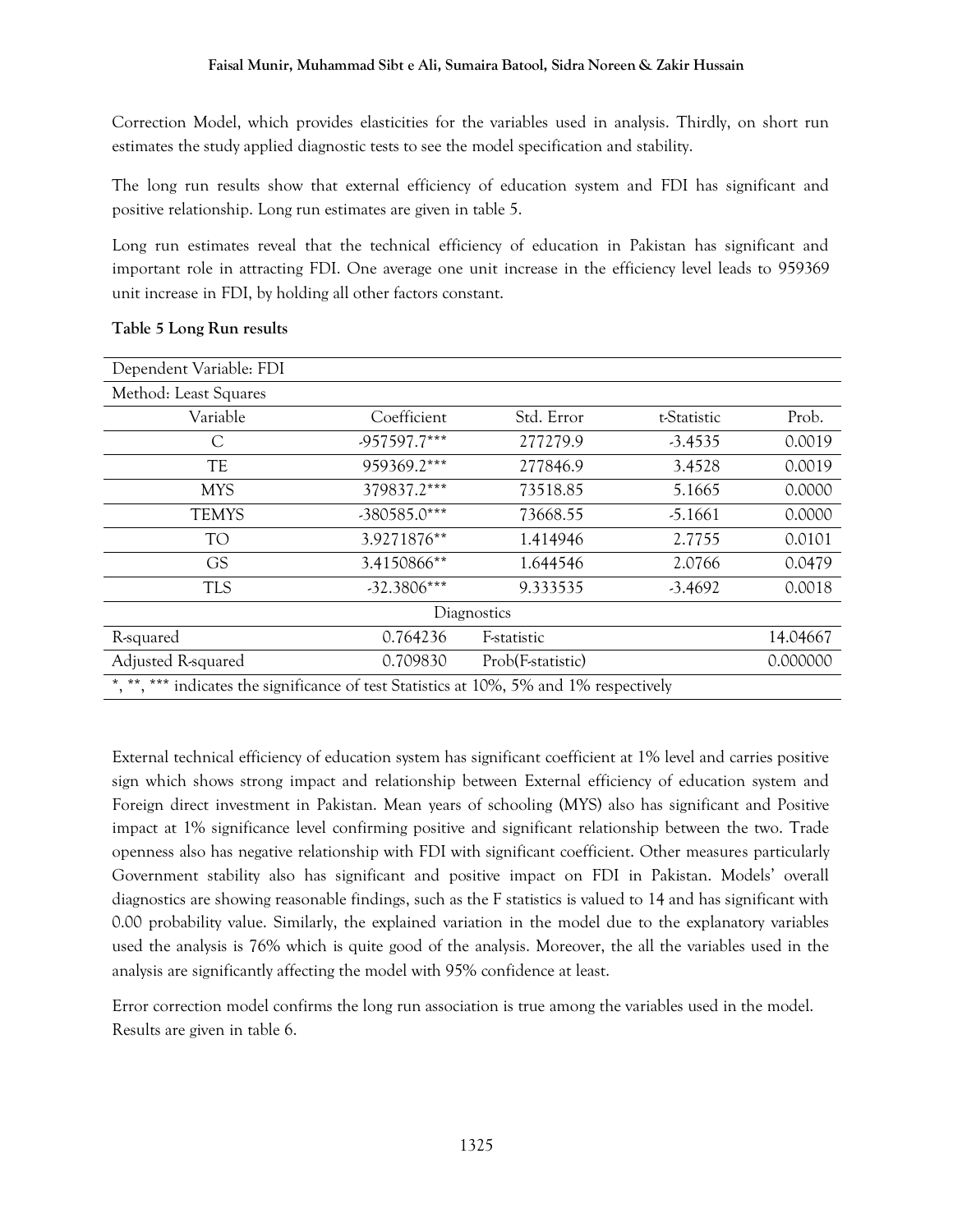| Dependent Variable: DFDI                                                                |                |                     |             |          |  |  |
|-----------------------------------------------------------------------------------------|----------------|---------------------|-------------|----------|--|--|
| Method: Least Squares                                                                   |                |                     |             |          |  |  |
| Variable                                                                                | Coefficient    | Std. Error          | t-Statistic | Prob.    |  |  |
| С                                                                                       | 1.799735       | 3.570235            | 0.5040      | 0.6197   |  |  |
| $DFDI(-1)$                                                                              | $0.48365***$   | 0.132235            | 3.6580      | 0.0016   |  |  |
| $DFDI(-2)$                                                                              | $0.292531*$    | 0.161235            | 1.8118      | 0.0851   |  |  |
| <b>DTE</b>                                                                              | 1002489.5**    | 347218.7            | 2.8871      | 0.0091   |  |  |
| <b>DMYS</b>                                                                             | 342330.2***    | 112217.6            | 3.0505      | 0.0063   |  |  |
| <b>DTEMYS</b>                                                                           | -343020.8***   | 112463.9            | $-3.0500$   | 0.0063   |  |  |
| <b>DTO</b>                                                                              | 3.450135***    | 1.095134            | 3.1503      | 0.0050   |  |  |
| <b>DGS</b>                                                                              | 1.6311356      | 2.0787356           | 0.7846      | 0.4418   |  |  |
| <b>DTLS</b>                                                                             | $-28.0838***$  | 9.210736            | $-3.0490$   | 0.0063   |  |  |
| $ECM(-1)$                                                                               | $-0.127135***$ | 0.193463            | $-5.8258$   | 0.0000   |  |  |
| Diagnostics                                                                             |                |                     |             |          |  |  |
| R-squared                                                                               | 0.764759       | <b>F</b> -statistic |             | 7.224359 |  |  |
| Adjusted R-squared                                                                      | 0.658901       | Prob(F-statistic)   |             | 0.000123 |  |  |
| *, **, *** indicates the significance of test Statistics at 10%, 5% and 1% respectively |                |                     |             |          |  |  |

## **Table 6 Short Run results (ECM)**

Short run results from ARDL models reveal that lagged difference FDI is significantly affecting, and technical efficiency of the education system also hold positive and significant role in attracting the FDI in Pakistan in the short run. The lagged ECM term has negative and significant sign, which reconfirm that the long run results are true and can be interpreted for policy making. These findings are important to formulate the policy for FDI in the short run to earn more FDI inflows in Pakistan.

## Diagnostic Tests

According to assumptions of Classical Linear Model, in Ordinary Least Squares estimation technique, estimators are best linear unbiased meaning that error term has zero mean value, variance of residuals are constant, error terms are independent of each other and residuals follows normal distribution. Some diagnostic tests are applied to check whether estimators fulfill these assumptions. There are three types of diagnostic tests (a) Coefficient Test (b) Residual Test (c) Stability Test<sup>1</sup>. The results of diagnostic test are given in table 7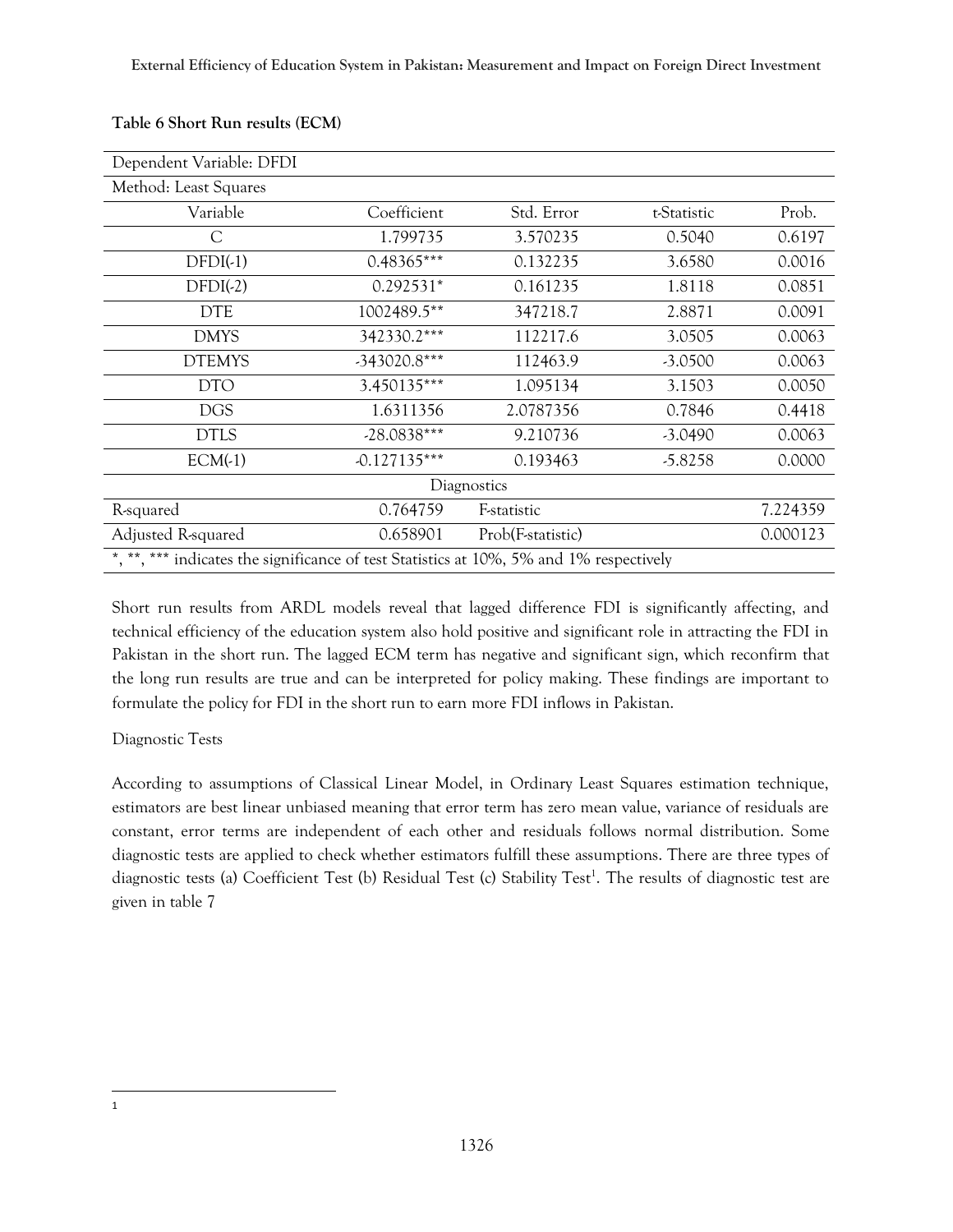| Breusch-Godfrey Serial Correlation LM Test     |           |                  |        |  |  |  |
|------------------------------------------------|-----------|------------------|--------|--|--|--|
| <b>E</b> -statistic                            | 0.727235  | Prob.            | 0.4969 |  |  |  |
| Obs*R-squared                                  | 2.242835  | Prob. Chi-Square | 0.3258 |  |  |  |
| Heteroskedasticity Test: Breusch-Pagan-Godfrey |           |                  |        |  |  |  |
| F-statistic                                    | 1.056935  | Prob.            | 0.4337 |  |  |  |
| Obs*R-squared                                  | 9.663235  | Prob. Chi-Square | 0.3784 |  |  |  |
| Jarque-Bera Test of Normality                  |           |                  |        |  |  |  |
| Jarque-Bera                                    | 0.1191356 | Prob.            | 0.9421 |  |  |  |
| <b>Ramsey RESET Test</b>                       |           |                  |        |  |  |  |
| t-statistic                                    | 1.150263  | Prob.            | 0.2643 |  |  |  |

### **Table 7 Diagnostic "tests for ECM Model**

Diagnostics results suggested there is no model misspecification problem no heteroskdasity, no serial correlation and there is no normality issue.

The model can be plagued with following problems if any violation of the assumptions occurs:

- a. The coefficient estimators ( $\beta^{\wedge}$ ) are biased which conveys that E ( $\beta^{\wedge}$ )  $\neq \beta$ .
- b. The ancillary standard deviation are also biased resultantly invalidates hypothesis testing.
- c. It also reflects that assumed distribution of test statistics are inappropriate.

Assumption of zero mean can never be violated if constant is present in regression line. Violation of constant variance assumption leads to biased standard error and invalidates t- test. Heteroskedasticity is the feature of cross section data Autocorrelation is usually feature of time series data when error terms are serially correlated it means that co-variance of error term is non zero causing biased and inefficient estimators and inflated  $\mathbb{R}^2$ . Normality assumption is required in small samples to validate hypothesis testing. Presence of outlier in data can cause this violation if this outlier is removed from data usually this problem is removed.

To test the stability of the results CUSUM and CUSUM of Squares test are applied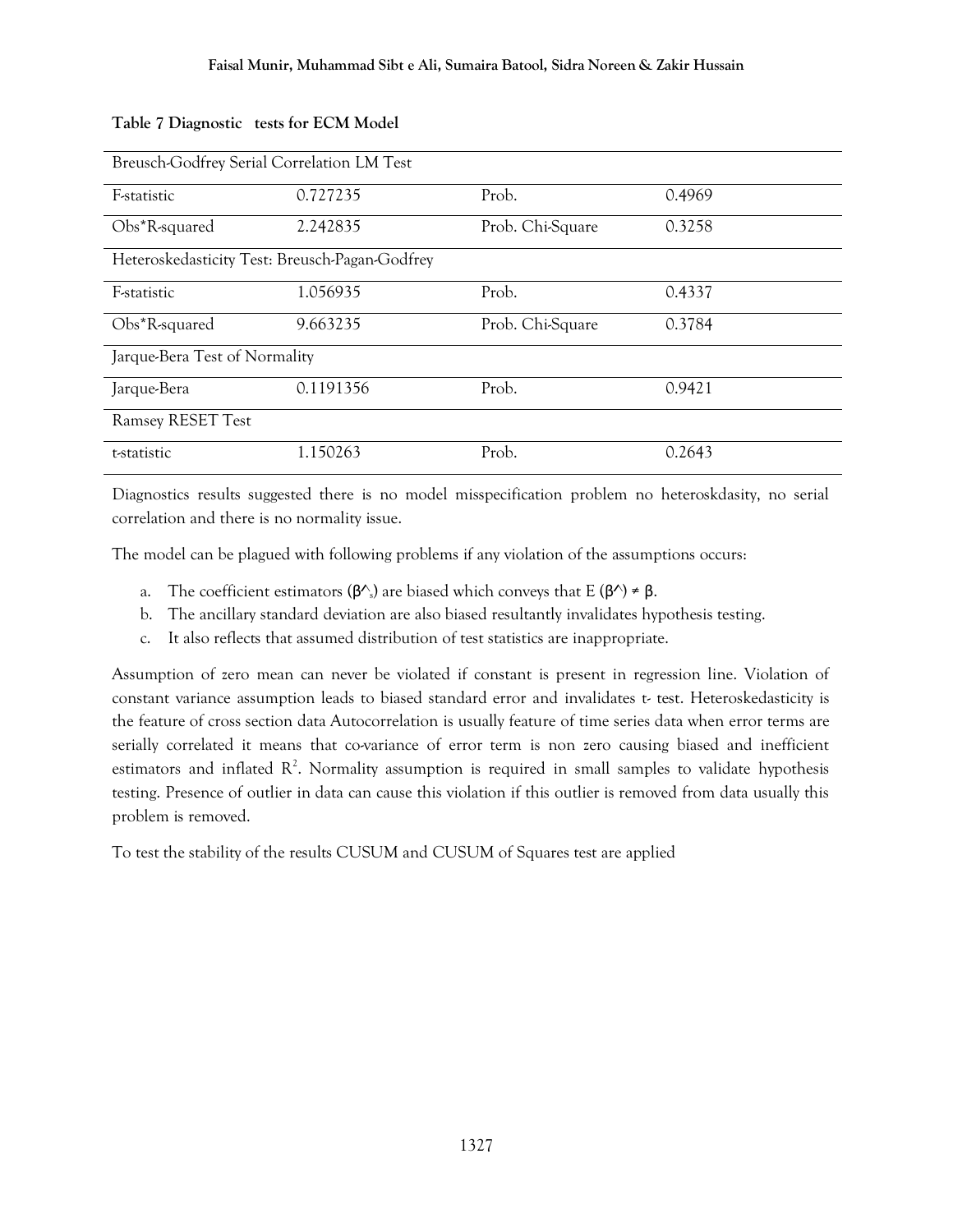

**Figure 1 CUSUM and CUSUM squares**

The study has some key highlights from finding section. First, the technical efficiency of education system over the period of analysis has decreased during the period from 1984 to 2010, however it is improving since then. Secondly, the marginal difference between the year wise education system has no significant change. Thirdly, the variables used in the analysis are not varying order of integration, which leads the authors to test the long run integration to justify the findings. Fourthly, Johanson Cointegration model confirms the existence of cointegration among variables used in analysis. Fifthly, technical efficiency of education system has significant and positive role in generating FDI in Pakistan. The positive sign of Lagged terms confirms that FDI is self has persistent implications. The amount received in the previous years can contribute significantly in attracting the current and later years.

#### 5. **Conclusio**n

The study empirically investigates the impact of external efficiency of education system on foreign direct investment inflows in Pakistan using time series data from Pakistan over the period from 1984 to 2018. In the first step of investigation the study estimate the external efficiency of education system by applying stochastic frontier analysis (SFA). The study used gross national income (GNI) per labor employed as output and mean years of schooling (MYS) along with some explanatory measure as input to determine the external efficiency of education system. The results of efficiency model determine that there is only a minor deviation in the efficiency level over time. In the second step implications of education system efficiency on FDI some control measure for FDI are also incorporated, e.g. Trade openness, infrastructure and governance. Based on unit root tests, the study has applied Johansson Cointergation approach to test the cointegration among the variables. The findings of the study show that TE and MYS have positive and significant impact on FDI in Pakistan. The results are supported with standard diagnostic tests and signs of estimated coefficients are according to the expectations. Further, long run and short run estimation results are consistent with recent empirical evidence found for other countries. In case of Pakistan, no empirical study previously exists on the subject thus magnifying the contribution of this study in the literature. Based on findings of the study concludes that external efficiency of education system along with traditional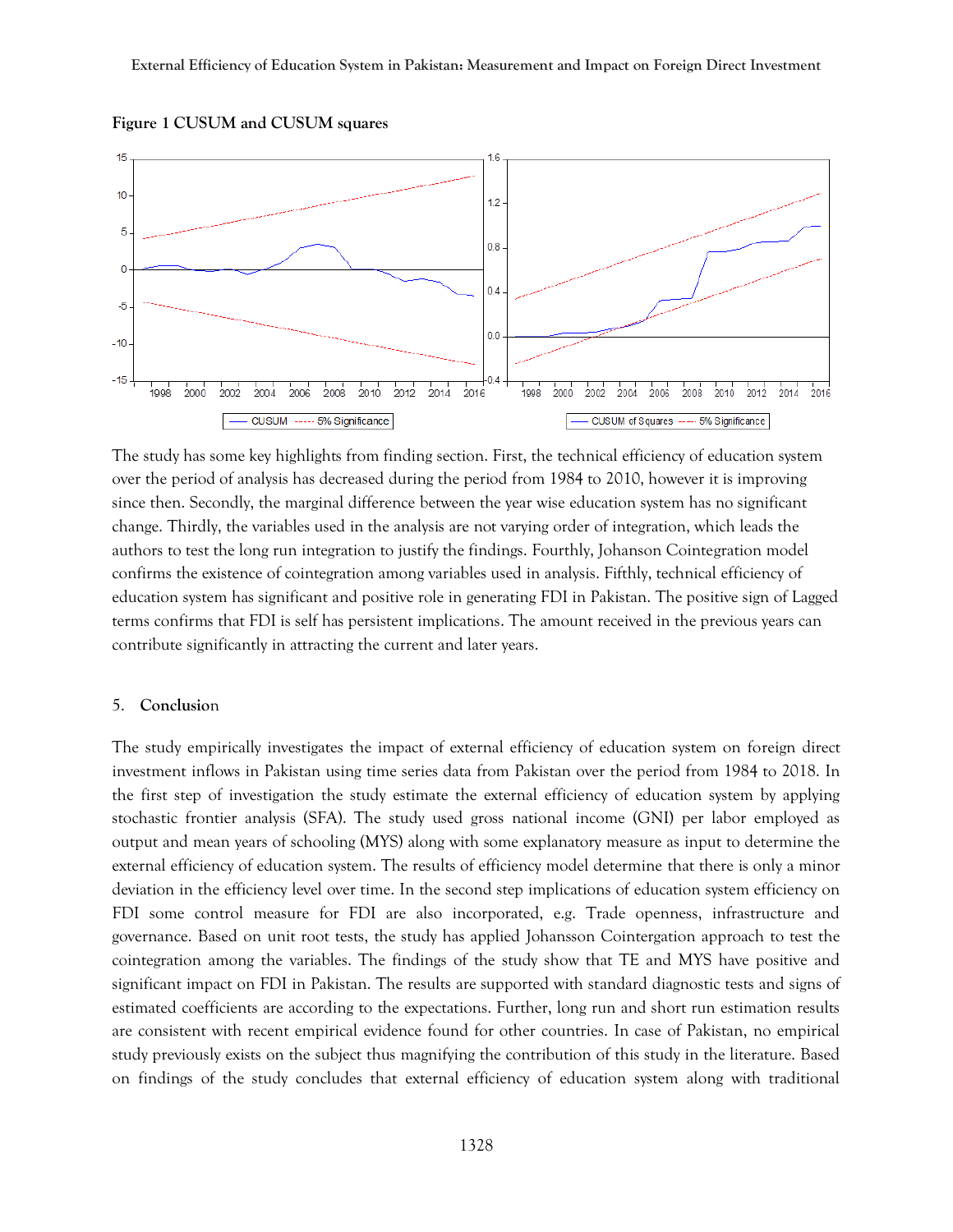determinants of FDI must be considered for designing effective policies to encourage FDI inflows in Pakistan.

The study suggested that to attract the foreign direct investment it is important to produce a skilled labor market within the country. The decent development of the human capital can only be received by the efficient education system. The technical efficiency can lead to produce better human capital and that can be used in the industry to make a part for the foreign investors. The country like Pakistan which as low per capita income and the continues balance of payment deficit need to attract the investment inflows. So, the study has a significant contribution to inform policy makers to develop a inclusive policy framework to raise FDI inflows in Pakistan.

The study has faced some limitation to conduct affectively. Firstly, the availability of data for education efficiency parameters was restricted to some factors, secondly, for estimating the impact on FDI the time length of data restricted to incorporate limited range of variables. Thirdly, the time limitation was also applicable during the study to collect comprehensive information.

Further there is great scope for the scholars to estimate in future research estimate the technical efficiency of education by taking penal data for South Asia, of any other region to check the impact on other macroeconomic indicators. Moreover, the scholars can identify the most important factors that can affect the efficiency of education system such the number of schools, the technical training institutions, the level of bureaucracy in educational institutions, and the government policies implications over the period to check impact on overall effectiveness of education system.

#### **References**

- Assuncao, S., Forte, R. and Teixeira, A. A. C. (2011). Location Determinants of FDI: A Literature Review, *FEP Working Papers* No 433.
- Battese, G.E. and Coelli, T.J. (1993). A stochastic frontier production function incorporating a model for technical inefficiency effects. Working Papers in Econometrics and Applied Statistics No 69, Department of Econometrics, University of New England, Armidale.
- Borensztein, E., De Gregorio, J. and Lee, J. (1998). How Does Foreign Direct Investment Affect Economic Growth? Journal of International Economics, 45: 115-135.
- Brooks, D. H., Hasan, R., Lee, J.-W., Son, H. H. and Zhuang, J. (2010). Closing Development Gaps: Challenges and Policy Options. *Asian Development Review*, 27(2): 1-28.
- Cheng, K. L. and Kwan, K. Y. (2000). What are the determinants of the location of foreign direct investment? The Chinese experience. Journal of International Economics, 51(2): 379-400.
- Cleeve, E. (2008). How effective are fiscal incentives to attract FDI to Sub-Saharan Africa? *The Journal of Developing Areas*, 42(1): 135-153.
- Cleeve, A. E., Debrah, Y. and Yiheyis, Z. (2015). Human Capital and FDI Inflow: An Assessment of the African Case. *World Development*, 74: 1–14, 2015
- Djokoto, G. J. (2012). Technical Efficiency of Agriculture in Ghana: A Time Series Stochastic Frontier Estimation Approach, *Journal of Agricultural Science,* Vol. 4, No. 1.
- Dumartin, S. (1997). Formation Emploi : Quelle Adéquation ? *Économie et Statistique*, 303 : 59-80.
- Helpman, E. (1997). R&D and productivity: The International connection. Discussion Paper No. 6101, NBER, Cambridge, MA.